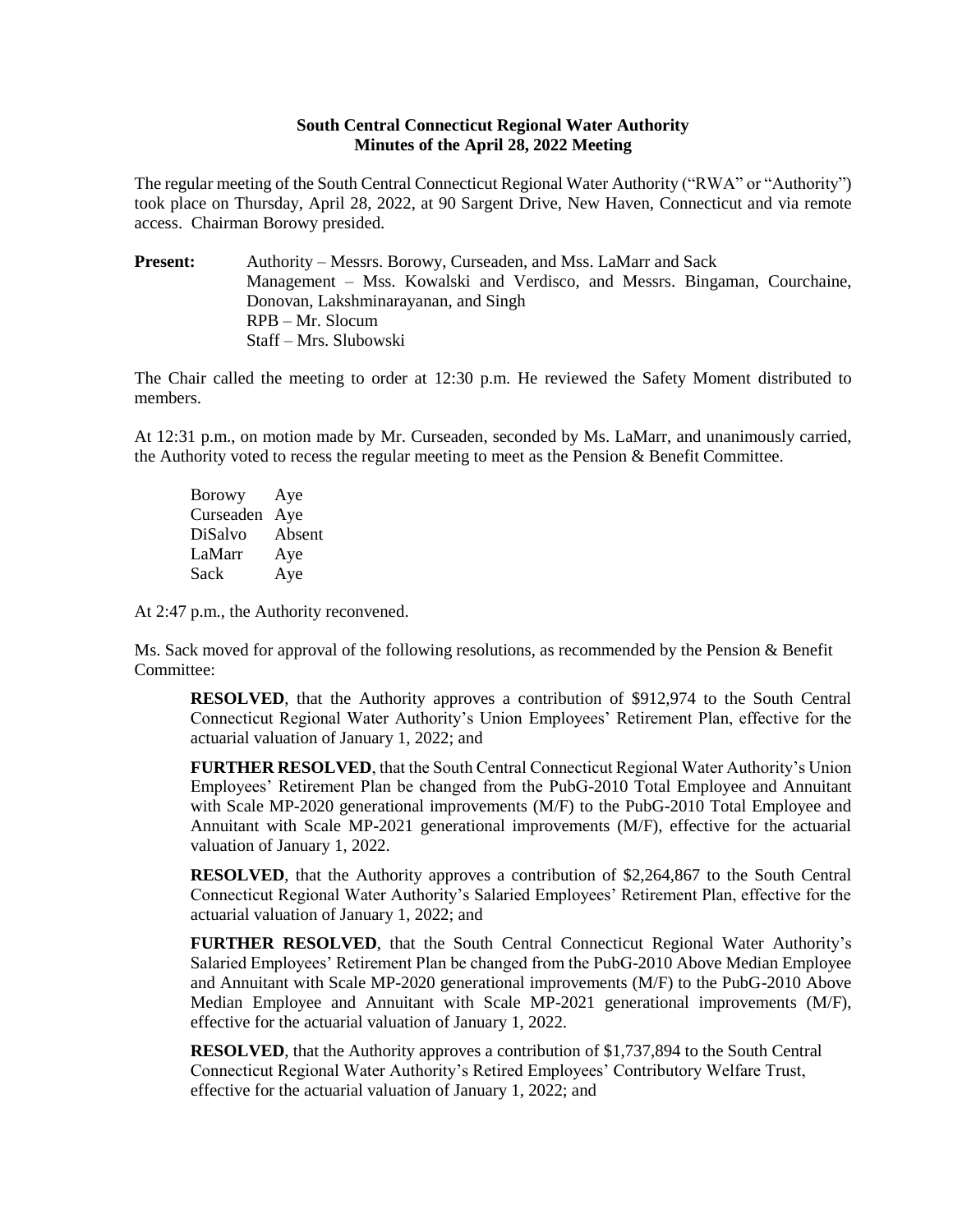**FURTHER RESOLVED**, that the South Central Connecticut Regional Water Authority's Retired Employees' Contributory Welfare Trust be changed from the PubG.H.-2010 Employee, Healthy Annuitant, and Contingent Survivor with Scale MP-2020 generational improvements (M/F) to the PubG.H.-2010 Employee, Healthy Annuitant, and Contingent Survivor with Scale MP-2021 generational improvements (M/F), effective as of the actuarial valuation of January 1, 2022.

**RESOLVED**, that the Authority approves an increase of \$1,133,903 as a combined contribution to the pension plan during fiscal year 2022.

Ms. LaMarr seconded the motion. The Chair called for the vote and the resolutions were adopted unanimously.

| <b>Borowy</b> | Aye    |
|---------------|--------|
| Curseaden     | Aye    |
| DiSalvo       | Absent |
| LaMarr        | Aye    |
| Sack          | Aye    |

On motion made by Ms. LaMarr, seconded by Ms. Sack, and unanimously carried, the Authority voted to approve, adopt, or receive, as appropriate, the following items in the Consent Agenda, as amended:

- 1. Minutes March 31, 2022 and April 13, 2022 meetings
- 2. Capital budget authorization for May 2022

**RESOLVED**, that the Vice-President of Financial Reporting and Analysis is authorized to submit to the Trustee one or more requisitions in an aggregate amount not to exceed \$11,000,000 for the month of May 2022 for transfer from the Construction Fund for capital expenditures. Each such requisition shall contain or be accompanied by a certificate identifying such requisition and stating that the amount to be withdrawn pursuant to such requisition is a proper charge to the Construction Fund. Such requisitions are approved notwithstanding the fact that amounts to be withdrawn for a particular project may exceed the amount indicated for such month and year in the current Capital Improvement Budget but will not cause the aggregate amount budgeted for Fiscal Year 2022 for all Capital Improvement Projects to be exceeded.

- 3. Capital Budget Transfer Notifications for May 2022
- 4. Monthly Financial Report March 2022
- 5. Accounts Receivable Update March 2022

Borowy Aye Curseaden Aye DiSalvo Absent LaMarr Aye Sack Aye

Ms. Kowalski, the RWA's Vice President of Financial Reporting and Analysis, reported on a Type B3 Amendment to transfer \$510,000 from the South Sleeping Giant Wellfield Improvements project to the reserve due to the supply chain impact. This will allow the monies to be held in reserve for this project in FY 2023. . Ms. Sack moved for approval of the following resolution: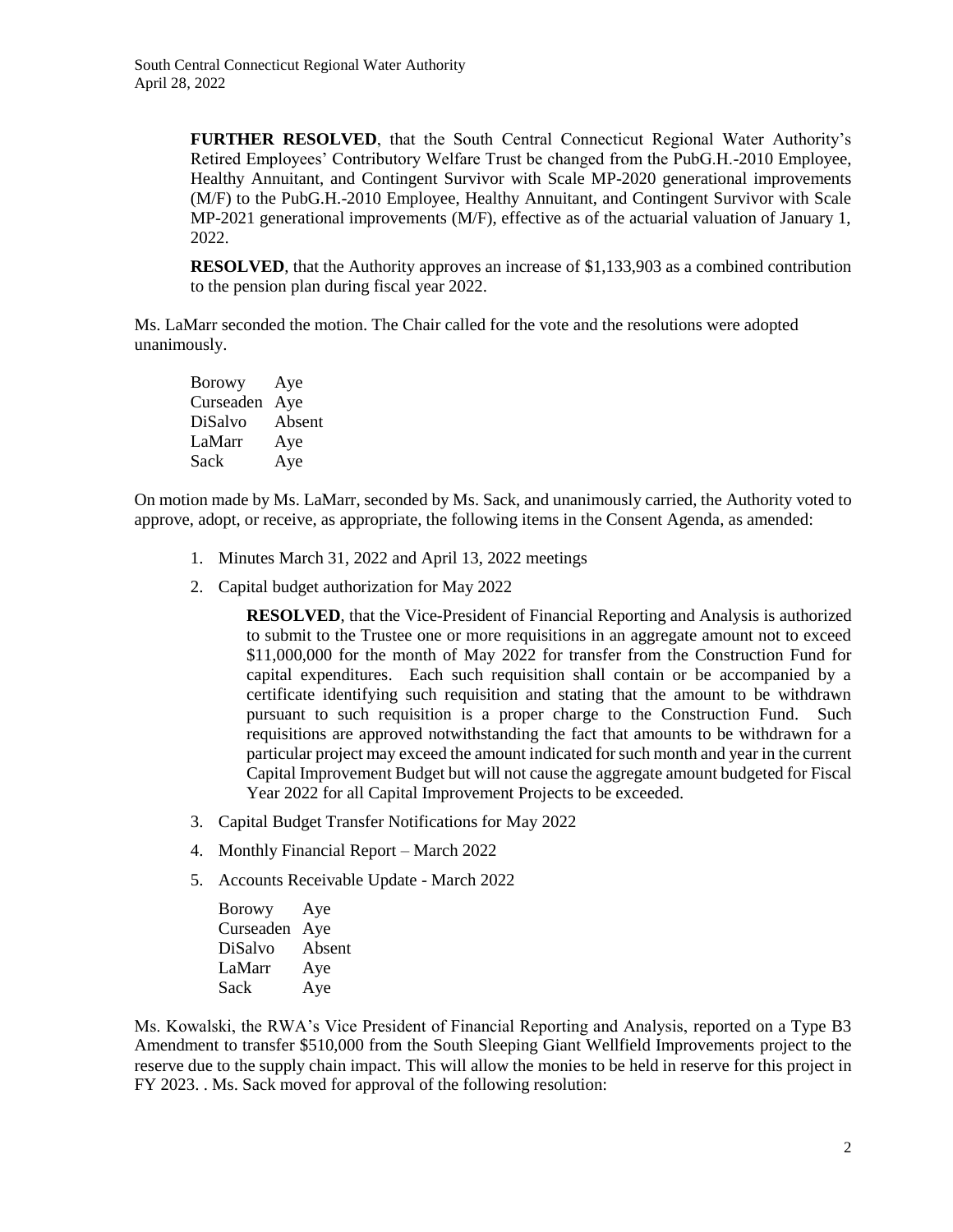**RESOLVED**, that the Authority approved the transfer of \$510,000 from the South Sleeping Giant Wellfield Improvements capital budget account to the overall capital budget contingency account.

Mr. Curseaden seconded the motion. The Chair called for the vote:

Borowy Aye Curseaden Aye DiSalvo Absent LaMarr Aye Sack Aye

Ms. Verdisco, the RWA's Chief Human Resources Officer & Vice President of Corporate Services, provided an update on the status of COVID at the RWA.

Authority members discussed remote procedures and the status of call center operations.

Mr. Bingaman:

- Reported on communications with the owner of a possible acquisition related to a regional environmental laboratory. The owner has agreed to a term sheet and the RWA is working on agreements based on the outlined terms and conditions.
- Stated that he and Mr. Donovan met with two strategic consultants to discuss increasing deal flow by contacting existing companies to investigate interest in selling. Highlighted that since last month he has attended six field visits to view major project underway, which included the West River Water Treatment Plant dissolved air flotation project, the North Sleeping Giant Well Field new treatment system and well redevelopment, the installation of a 2,200 feet of water main in Milford, a water storage tank on the border of Cheshire and Wallingford and an elevator replacement project at the Lake Saltonstall Water Treatment Plant. He also joined Mr. Vitko, the RWA's Sr. Environmental Analyst, to better understand what kind of work he does and how his work protects water quality, including the work being done to keep diversions clear.
- Noted that as part of the RWA's Diversity, Equity and Inclusion program, training opportunities were initiated as part of an organization wide training program.
- Reported that six applications were submitted related to infrastructure investment for RWA's water treatment and infrastructure improvements. Up to 80% of project costs can be requested. .
- Communicated that management has been working with bond counsel and the Drinking Water State Revolving Fund on language that would allow RWA to participate in the program's interim financing, which will allow the RWA to receive money as the project progresses.
- Stated that he welcomed more than 60 utility leaders who attended the bi-annual meeting of utility leaders to advise about the public utility management degree program and improve and formalize outreach.
- Reported that next week the RWA will hold their first community meeting on the Whitney Dam project. A video presentation about the history of the dam will be shown at the meeting and the Whitney Dam video was played.

Authority members reported on recent Representative Policy Board committee meetings.